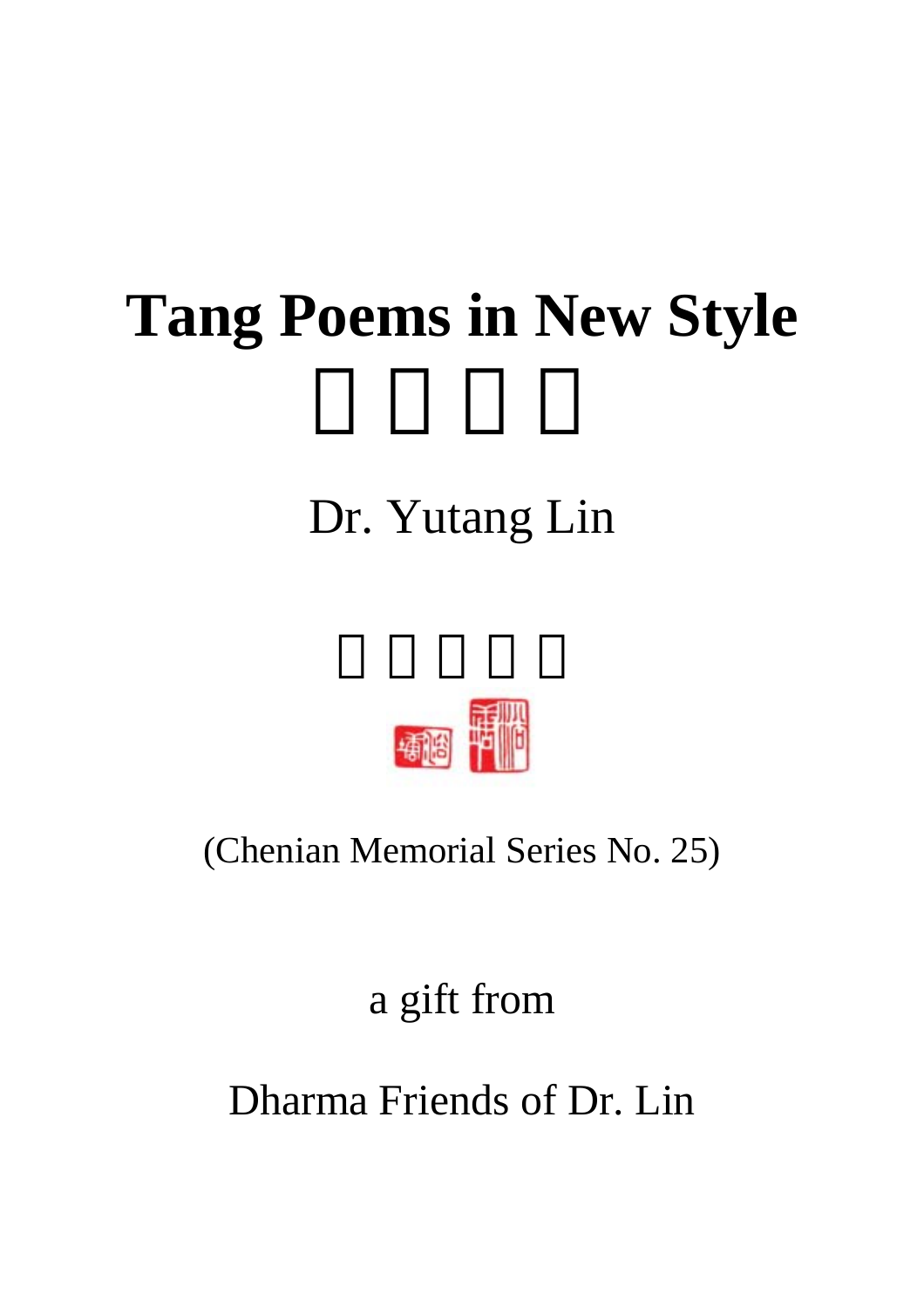

| "Remembrance of Chan Hut behind Split Mount Monastery"        |
|---------------------------------------------------------------|
|                                                               |
| "Listening to Shu Monk Rui's Playing of Qin" in New Style9    |
|                                                               |
| "Sentiments Recorded at Night during Travel" in New Style  13 |
|                                                               |
|                                                               |
|                                                               |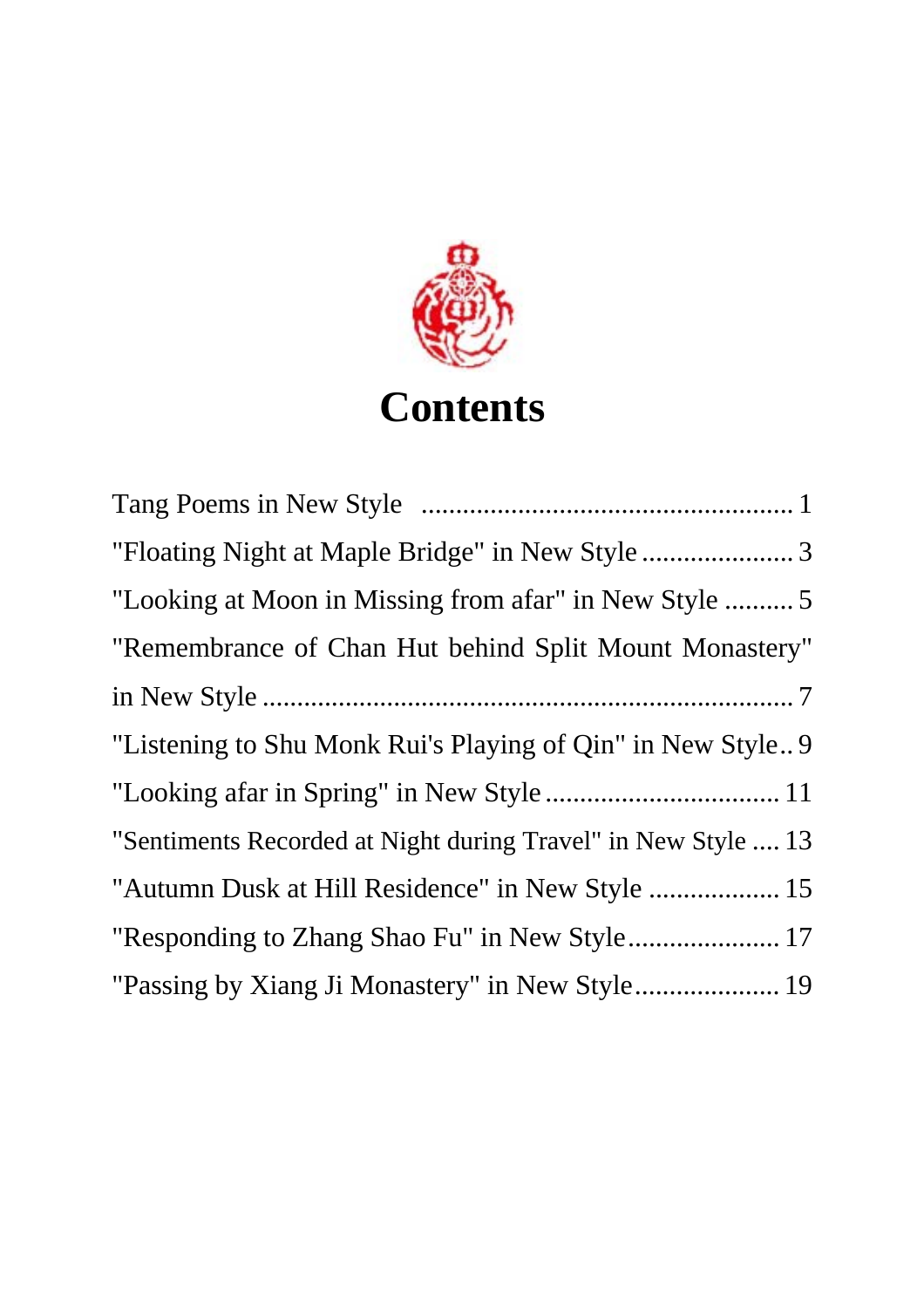#### **Tang Poems in New Style**

*Sentiments sprang during Tang Dynasty Down to nowadays are still passed along* 

*Reciting poems, the mental realms entered Ancients and contemporaries met in unison* 

*Same sentiments caused minds to resonate Wondrous phrasing rendered poems immortal* 

*Expanding in new style onto new leaves Consonant duet would move more to tears* 

Comments:

Recently I had chosen a few famous Tang poems that I like very much, and expanded them in new style into prose-like poems so as to share my feelings and comprehensions. May this kind of consonant duet help spread the immortal fine literary works of the Chinese ancients to more contemporaries and deepen their roots in kindred minds!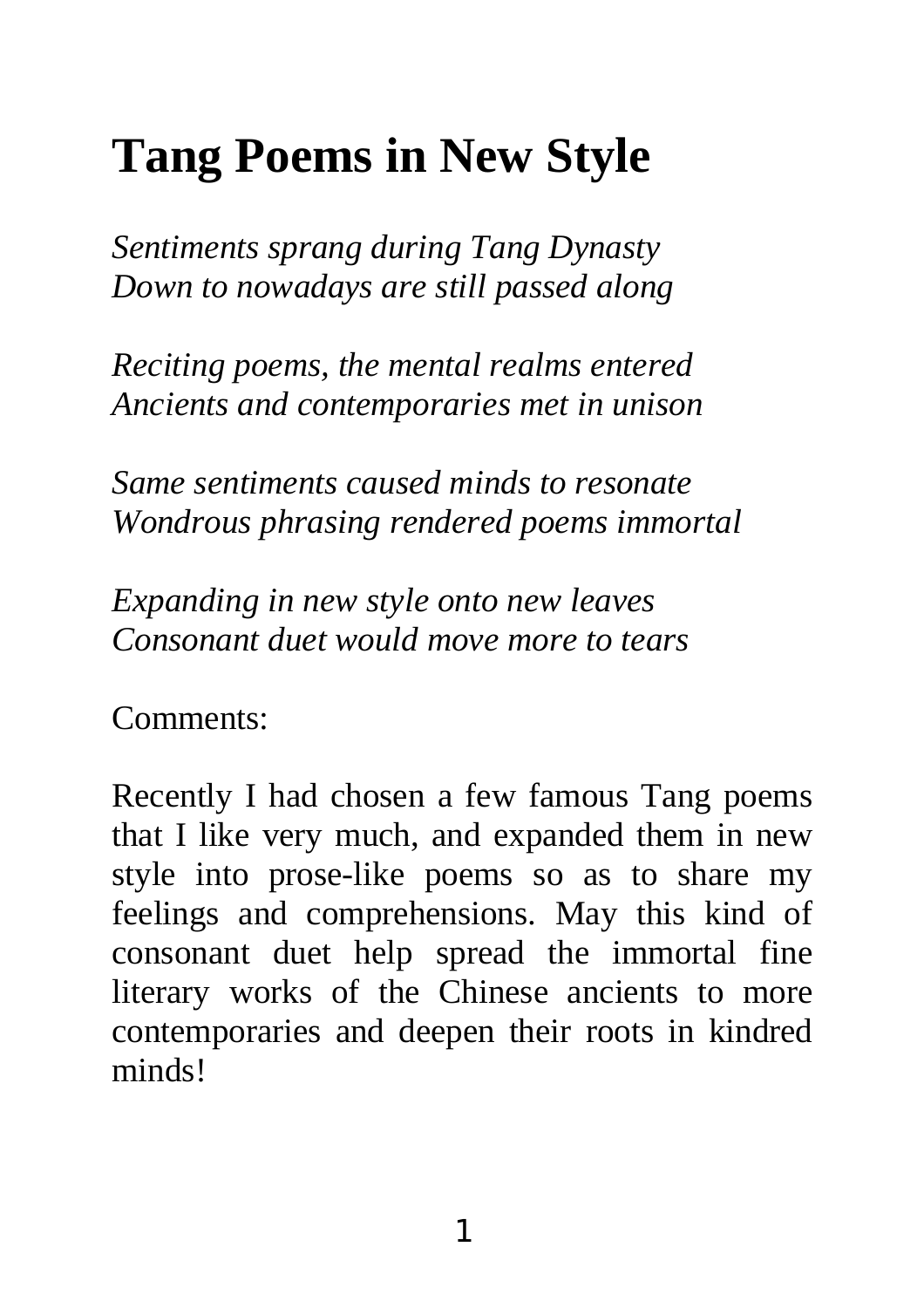Sentiments are neither ancient nor contemporary, and personal situations are often similar in many ways. During our transitory existence on Earth occasionally we ran into poetic statements that resonate in our minds, and such was not only a spiritual visit into the ancient time but an eternal sympathetic union of minds.

Dharma teaches us one mind and oneness. While reciting these poems one might comprehend the oneness to some extent.

The above was written in Chinese in January. Here are additional comments added now:

In the end I had done this new style for nine Tang poems. Now I intend to translate all nine into English so that more people can share the refined Tang poems.

Written in Chinese on January 29, 2009 Translated on August 28, 2009 El Cerrito, California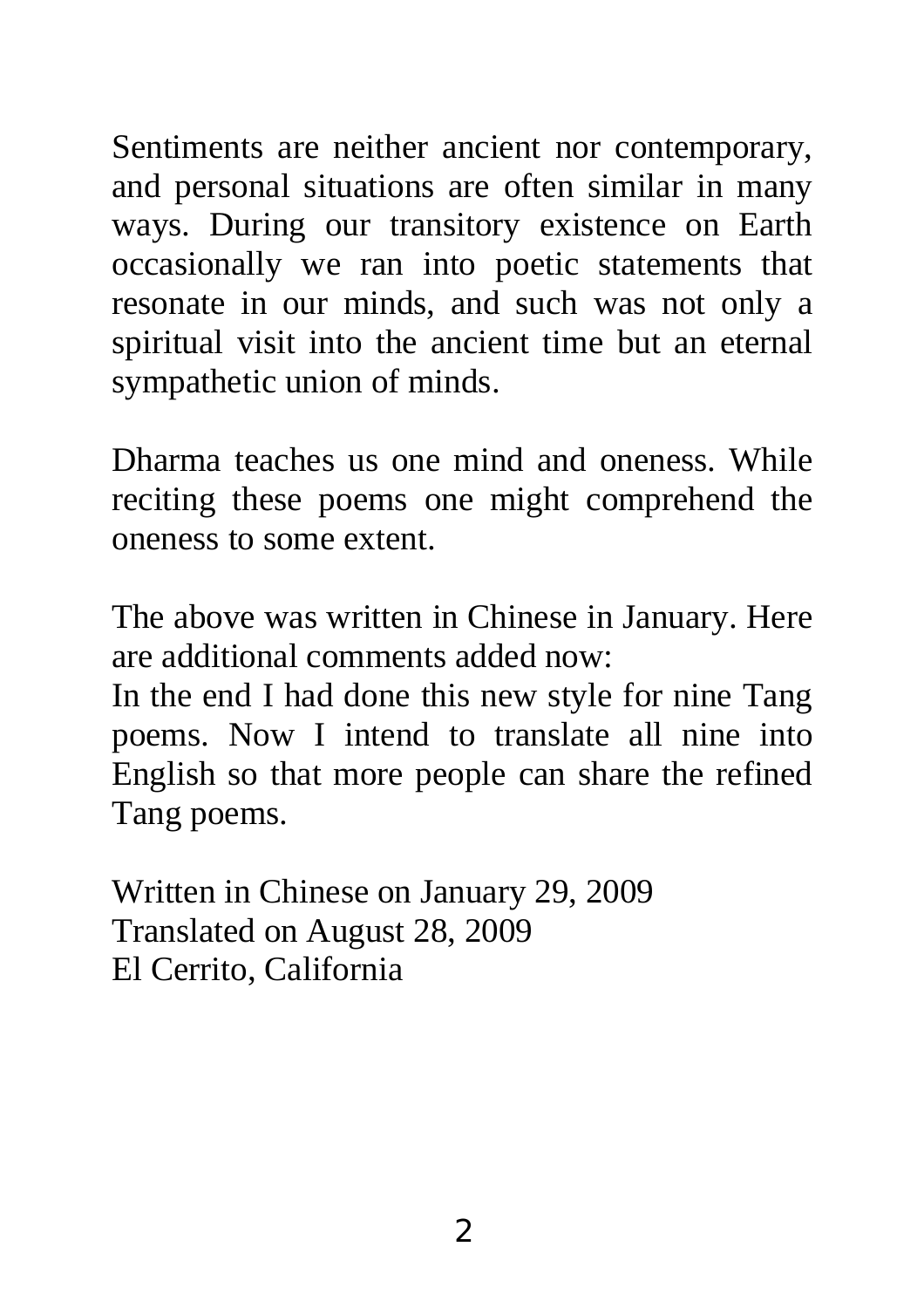### **"Floating Night at Maple Bridge" in New Style**

Based on the Famous Tang Poem by Zhang Ji Written in Chinese and Translated by Yutang Lin

Moon gradually lowered, homed crows occasionally cawed As far as eyes can see, fields frosted in glittering white

On the river bank maples swaying, in the river fishing fires bright What one faced sleeping alone, only lingering thoughts on home

In the outskirts of Gu Su City, ancient monastery of Han Shan Bell tolls piercing the tranquil night sky had arrived Couldn't fall asleep, at midnight still heard Transitory stay on a boat, floating along ripples Traveler's body and mind, both swaying

Written in Chinese on the New Year's Eve of 2008 Translated on August 28, 2009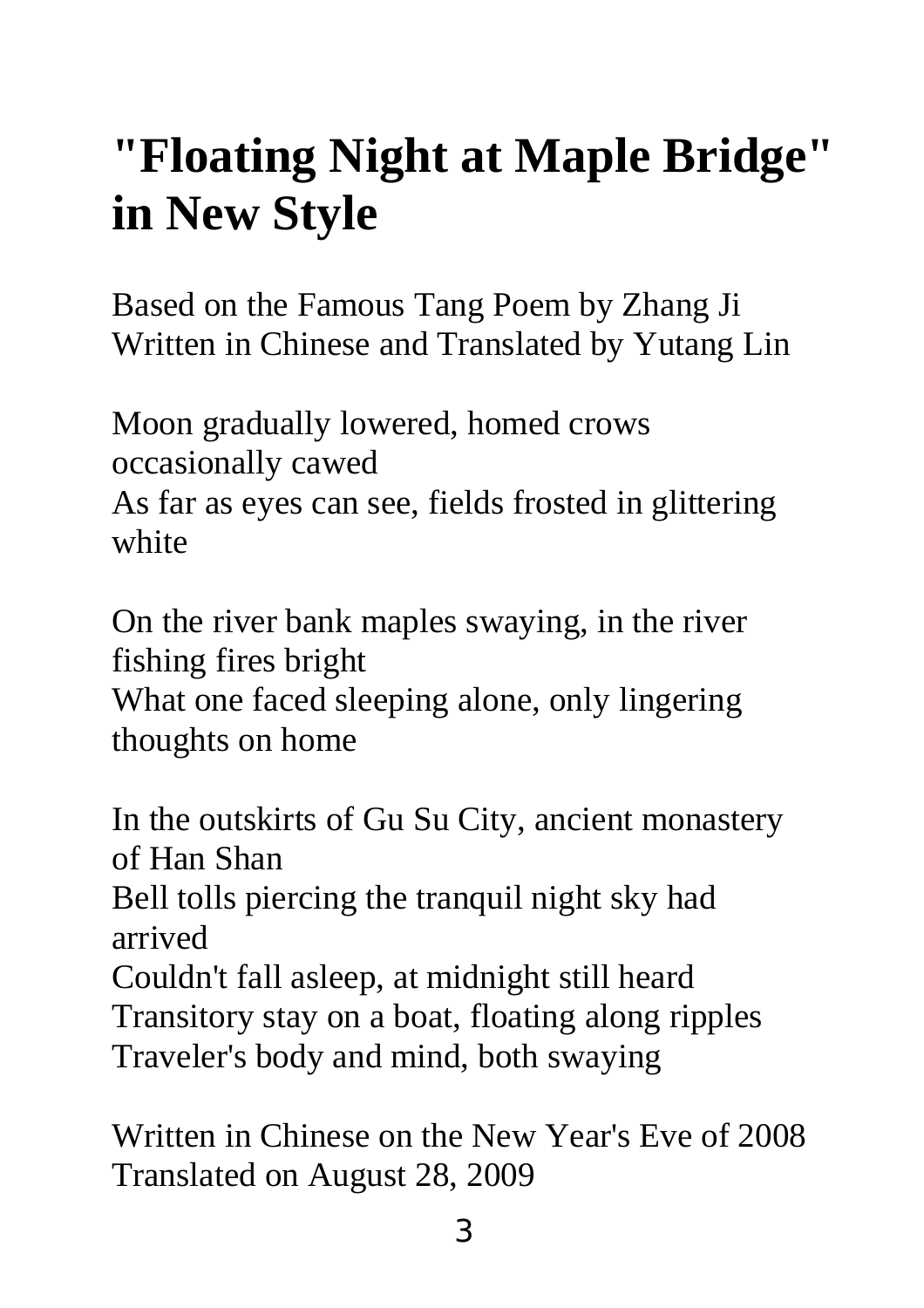El Cerrito, California

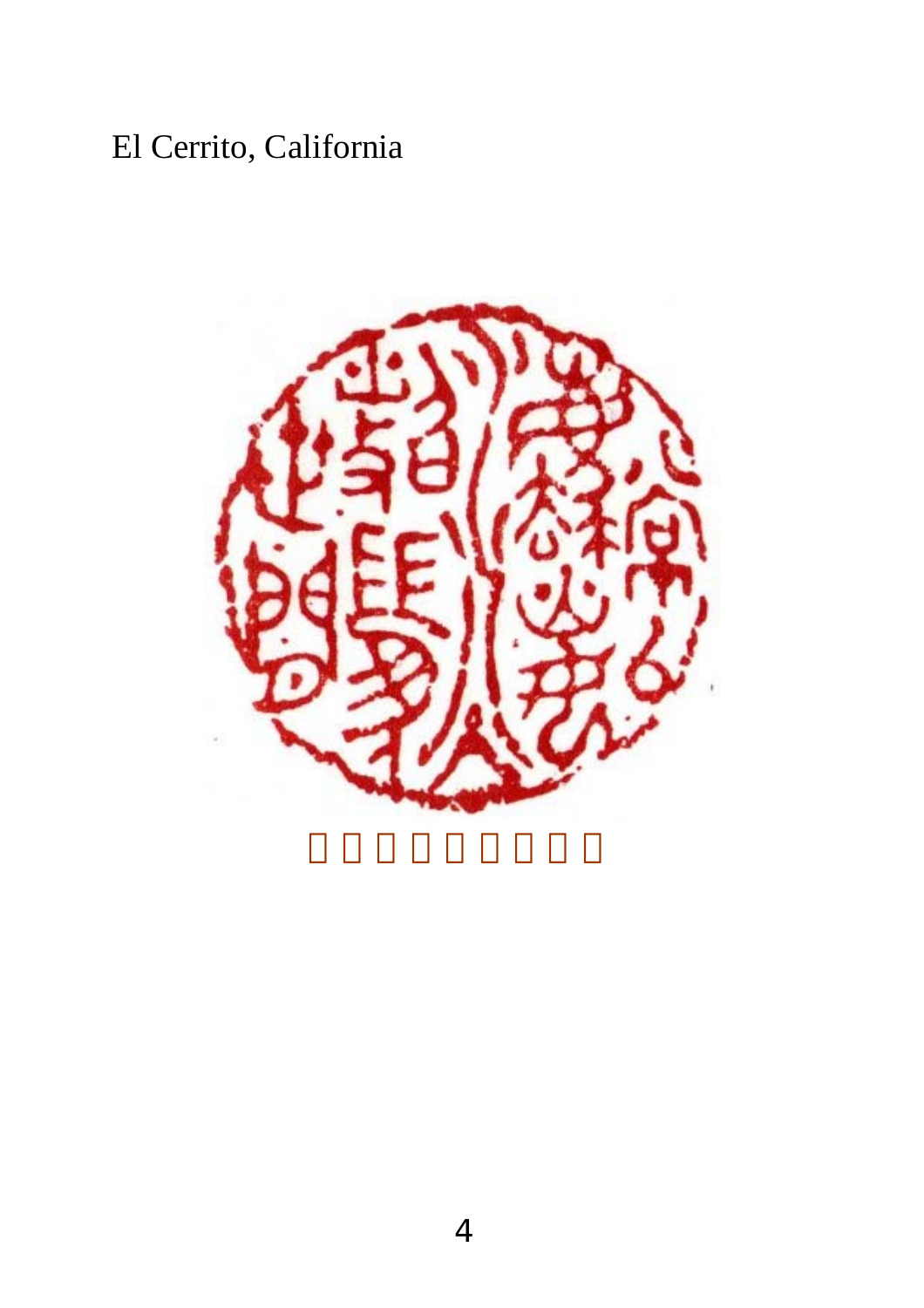### **"Looking at Moon in Missing from afar" in New Style**- **Moonlight of Longing**

Based on the Famous Tang Poem by Zhang Jiu Ling

Written in Chinese and Translated by Yutang Lin

Moon rising from ocean, a stretch of silver brilliance waving The one at the other end of the sky maybe also sharing this scene Entangled by love, couldn't help blaming this long night of distant separation Mutual yearning at both ends incessantly sprang up throughout the night Wouldn't spoil the moonlight that fulfilled the room extinguished the candle flame Put on a garment to ward off nightly chill looking up at the bright moon in the night sky gradually sensed cold from dewdrops Eyeful of silver brilliance Alas! No way to scoop up some for you Couldn't help but to return to sleep In dream still worrying about when to meet again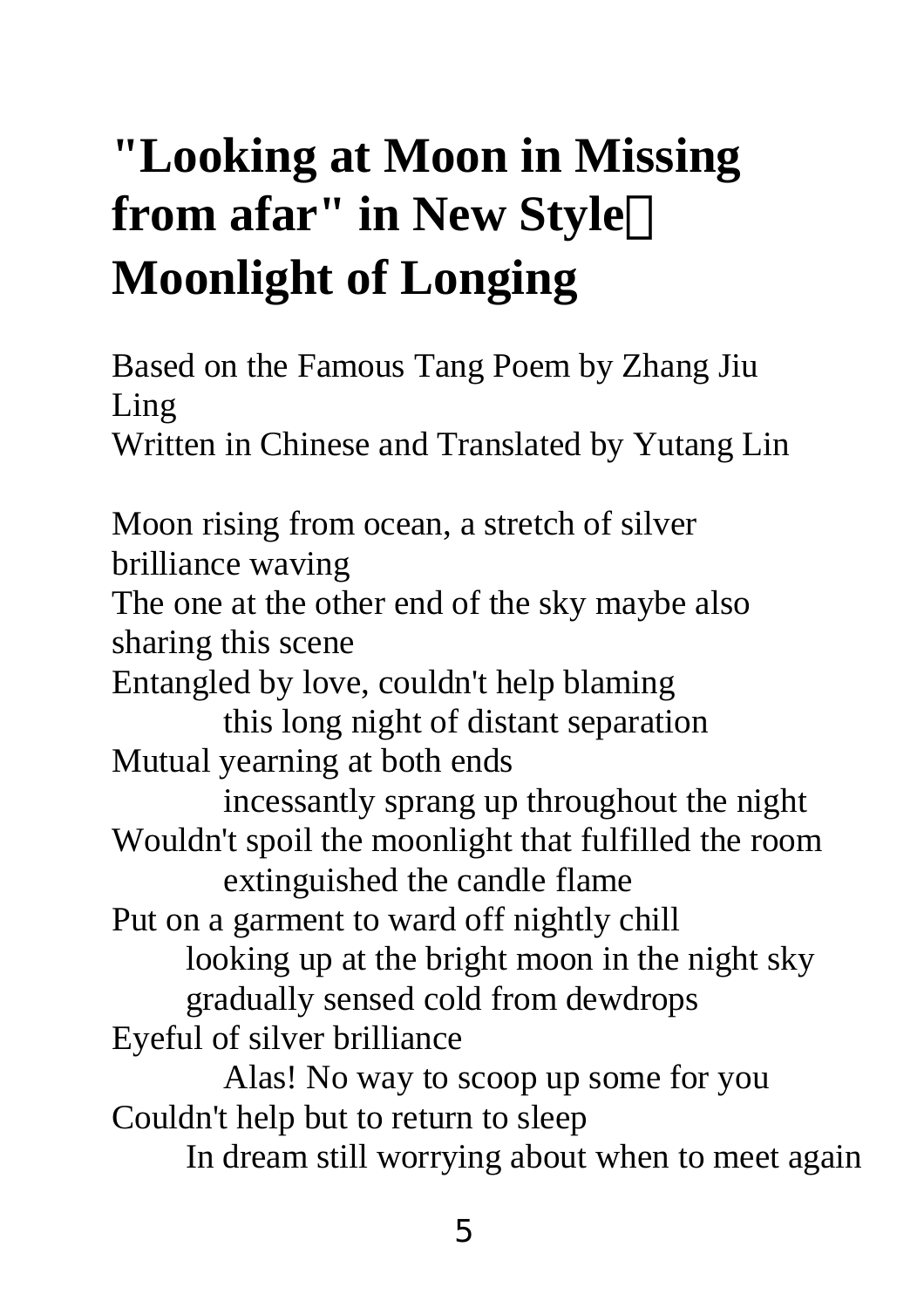Written in Chinese on January 19, 2009 Translated on August 29, 2009 El Cerrito, California



Seal of "Ming"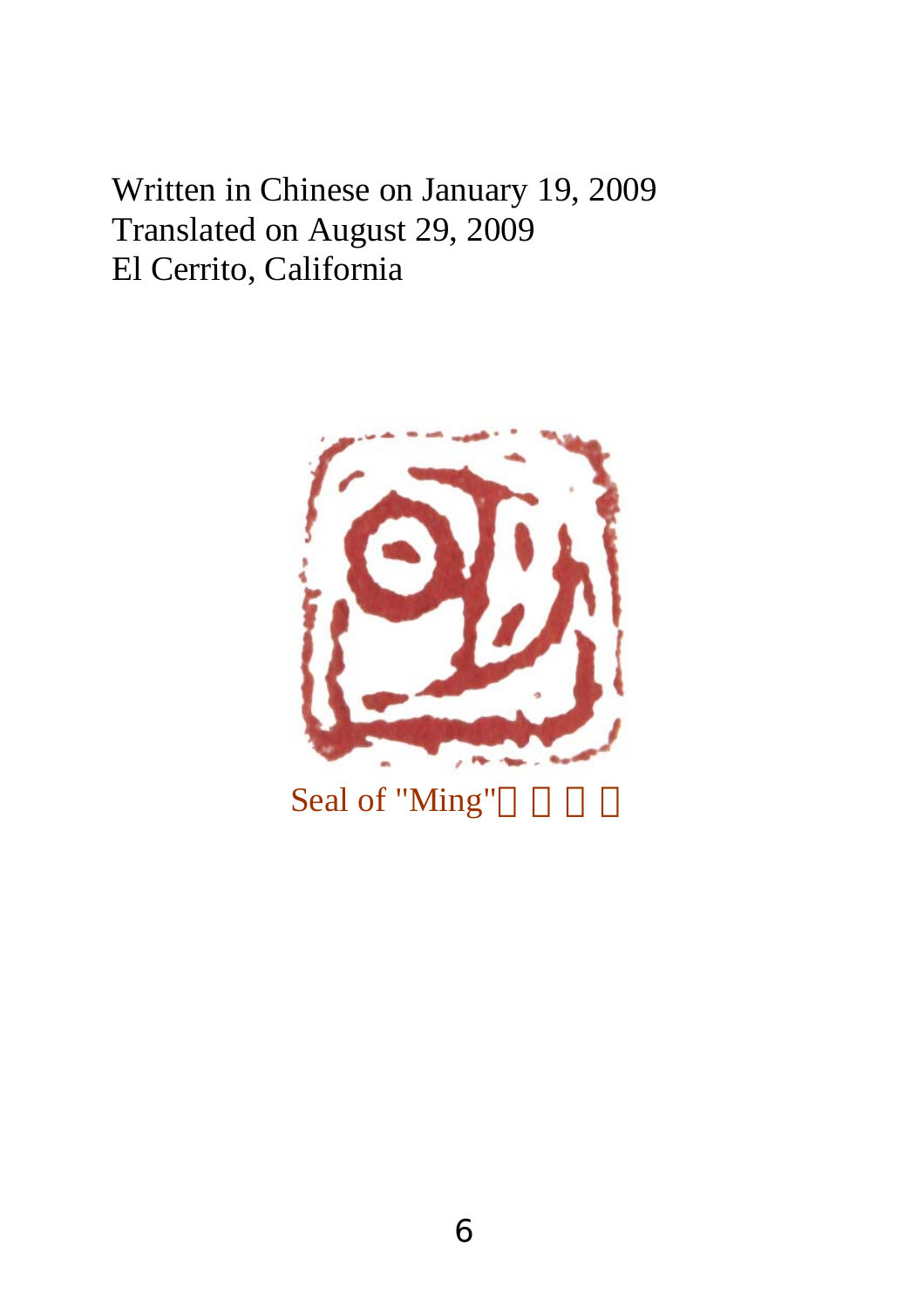### **"Remembrance of Chan Hut behind Split Mount Monastery" in New Style**-**Chan Flavor of Mountain Monastery**

Based on the Famous Tang Poem by Chang Jian Written in Chinese and Translated by Yutang Lin

In fresh morning air, stepped into age-old monastery

Sunlight just came out, shone only upon trees on high grounds

Narrow path winding, followed it to a tranquil corner

Retreat hut for Chan comprehension, set amid thick greens and flowers

Lights amid mountains, delighted birds spontaneously

Clear reflections on pond water, wiped clean people's dusty mind

Sounds in the universe, all sunk into deep silence here

The only one remaining, the pure toll accompanying Sutra recitation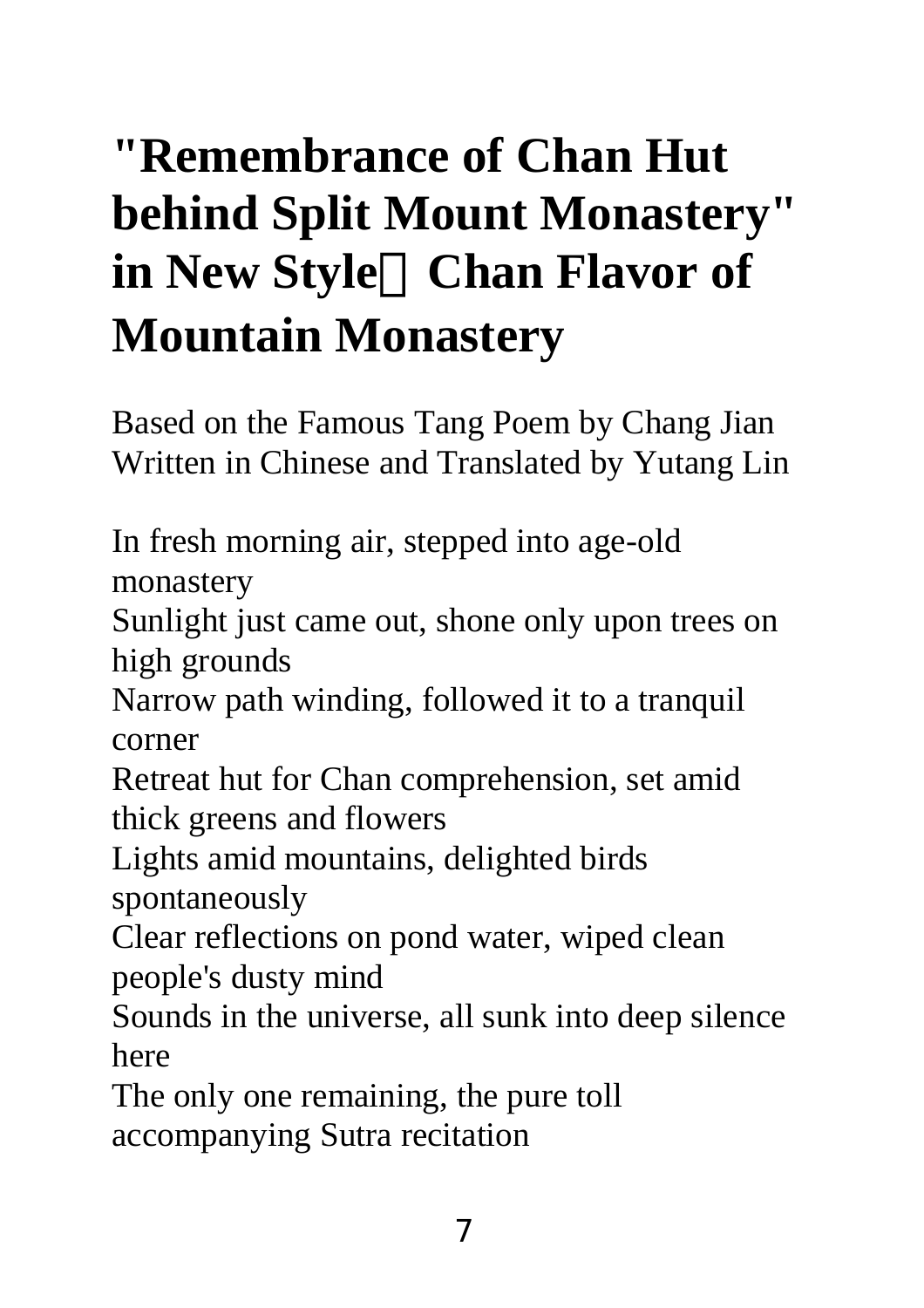Written in Chinese on January 19, 2009 Translated on August 29, 2009 El Cerrito, California

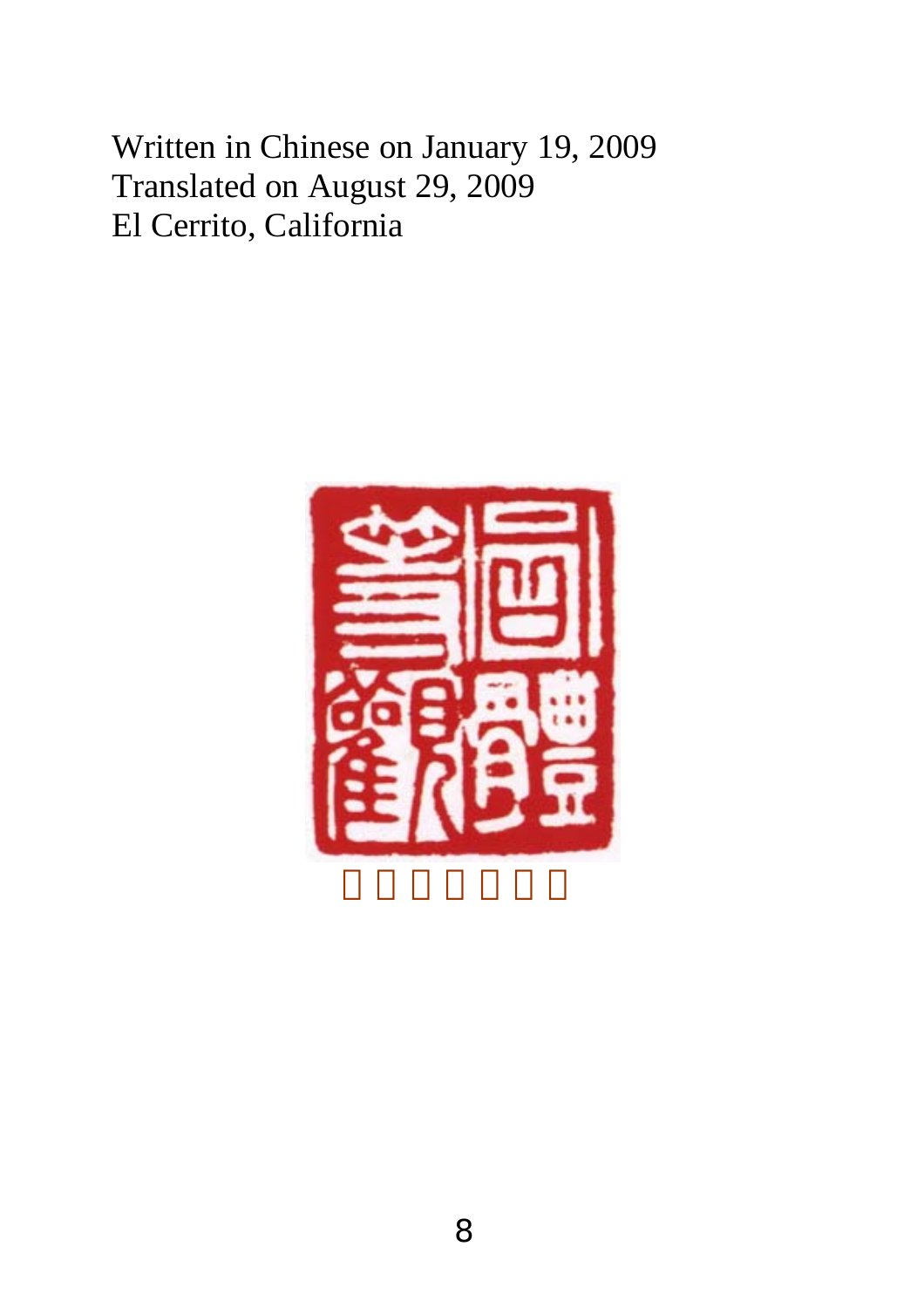## **"Listening to Shu Monk Rui's Playing of Qin" in New Style**- **Cleansing-mind Qin Melody**

Based on the Famous Tang Poem by Li Bai Written in Chinese and Translated by Yutang Lin

A monk of Shu area, brought with him the famous qin Lyu Qi Came down from the west side of Mount E Mei Waving his hands he played the qin for me What came through were like pine tides blown amid myriad valleys Pure and clear qin sounds continued incessantly Like flowing stream washed away worldly thoughts of this transient life Lingering resonances seemed to symphonize with bell tolls in frosty night Without being noticed, green fields and hills had been blanketed in dusk While layers of clouds in autumn sky turned darker, could no longer be counted apart

Written in Chinese on January 19, 2009 Translated on August 30, 2009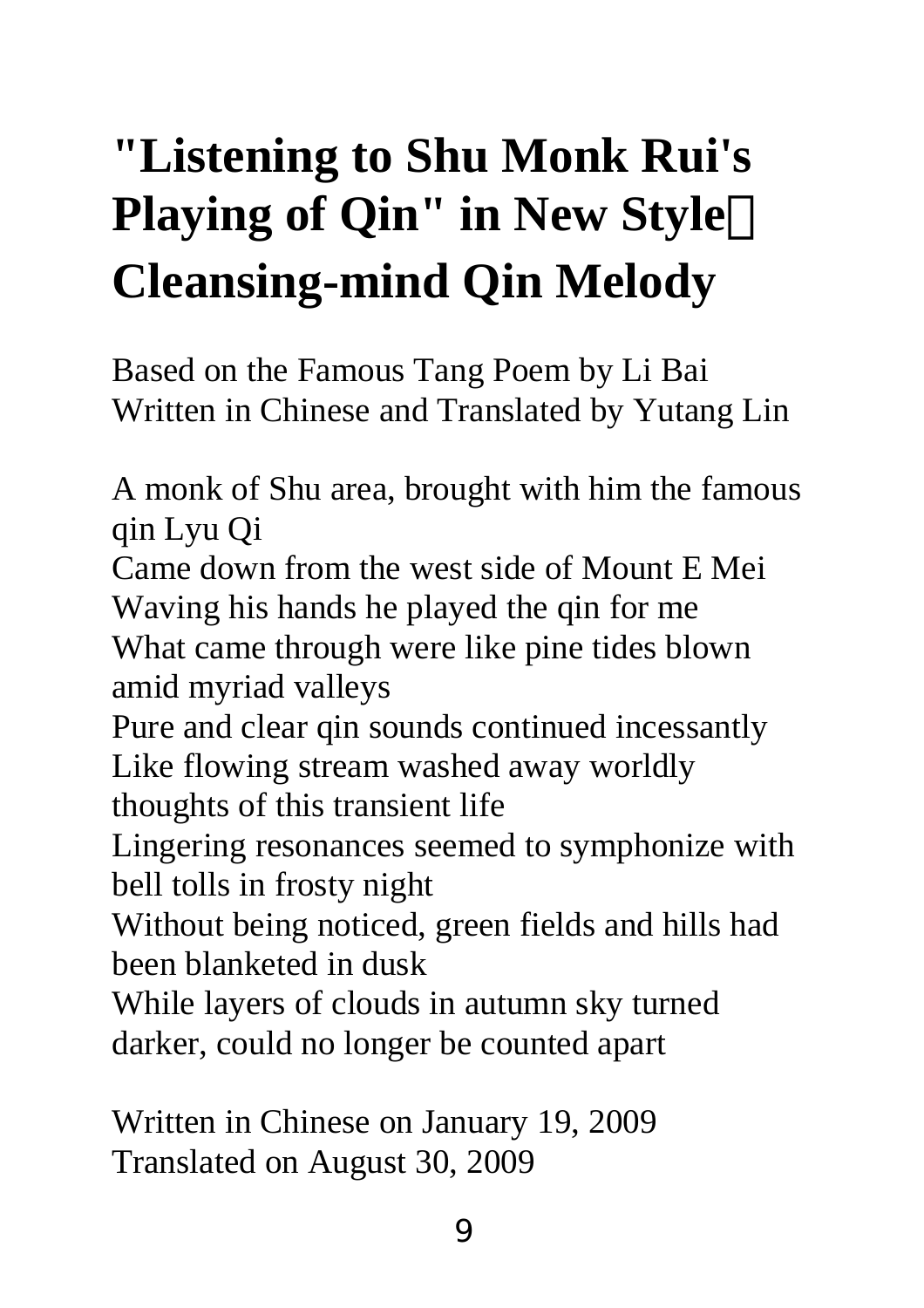El Cerrito, California

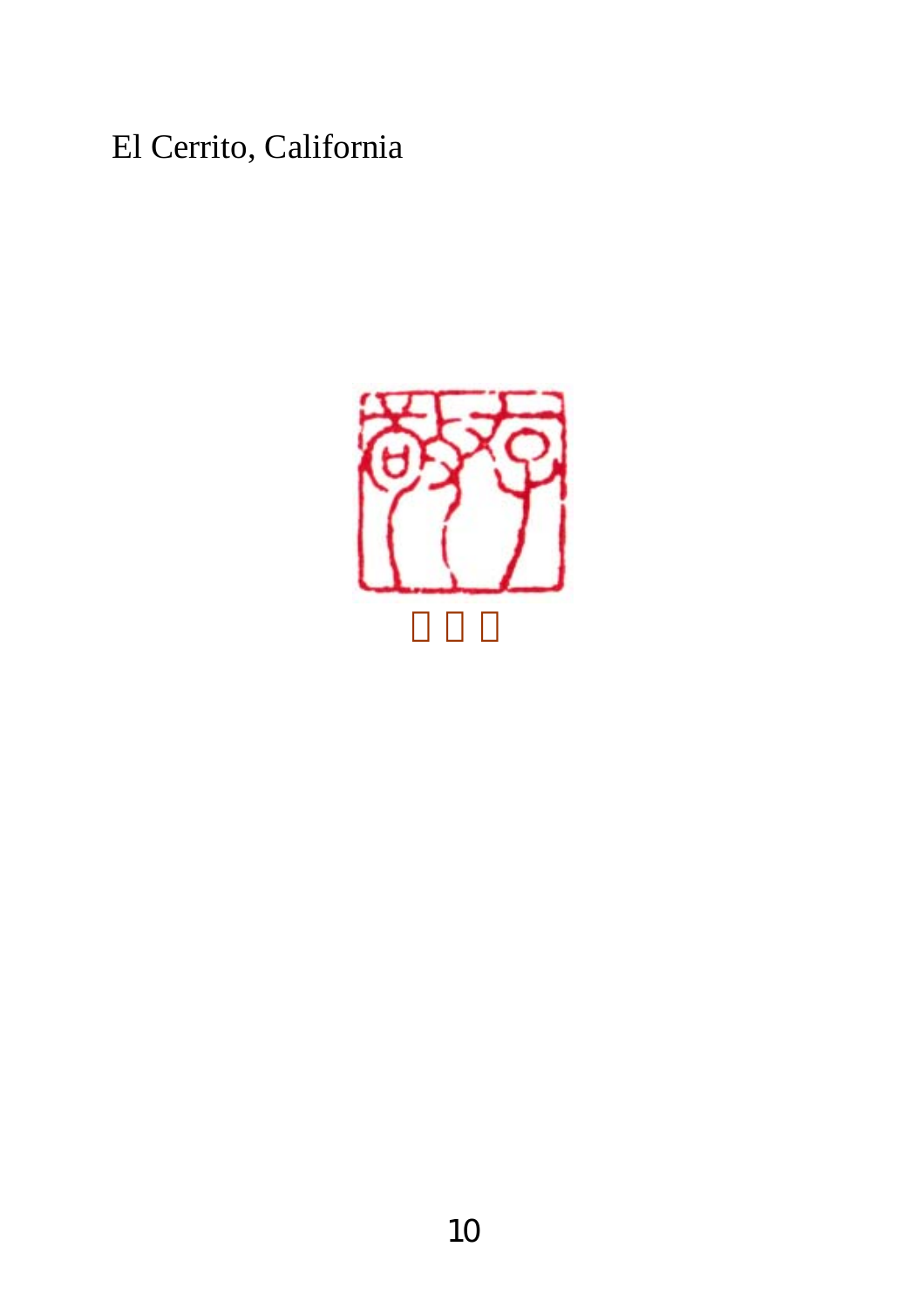### **"Looking afar in Spring" in New Style**

Based on the Famous Tang Poem by Du Fu Written in Chinese and Translated by Yutang Lin

Our country encountered disasters, already plundered

Yet fields and hills, rivers and streams stayed the same

Our town in spring, greens and trees thick and flourishing

Feeling the hardships of current situations Tears fell even as flowers caught one's eyes Blanketed under regrets of separations

Even chirping of birds startled one's mind

During this March when news of wars and disorder kept arriving

A letter from home, could hardly be expected to arrive

Is indeed as precious as gold

Silver hairs all over my head, became thinner as I scratched

Already almost could not hold the long hairpin

Written in Chinese on January 20, 2009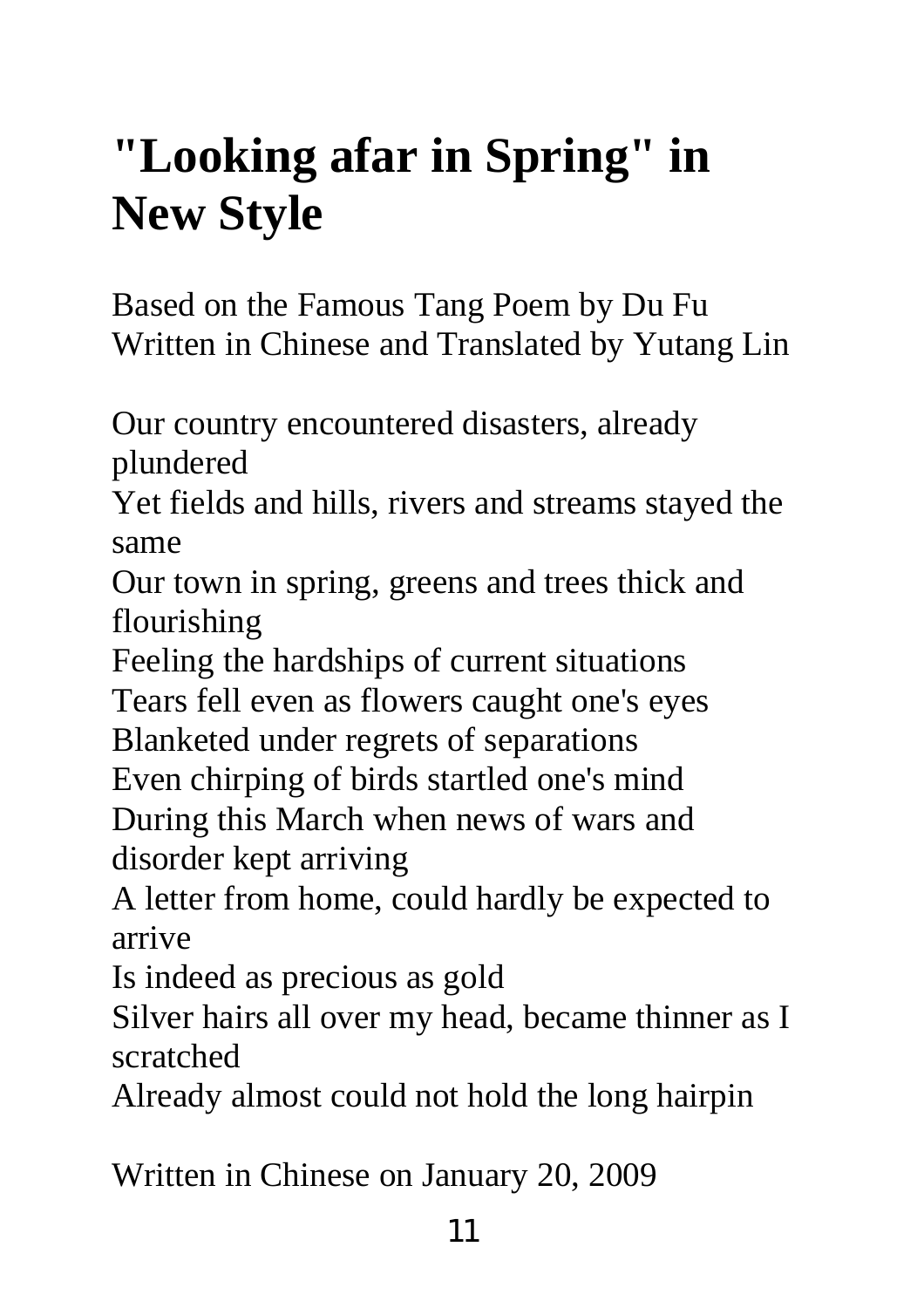Translated on August 31, 2009 El Cerrito, California



Seal of Ji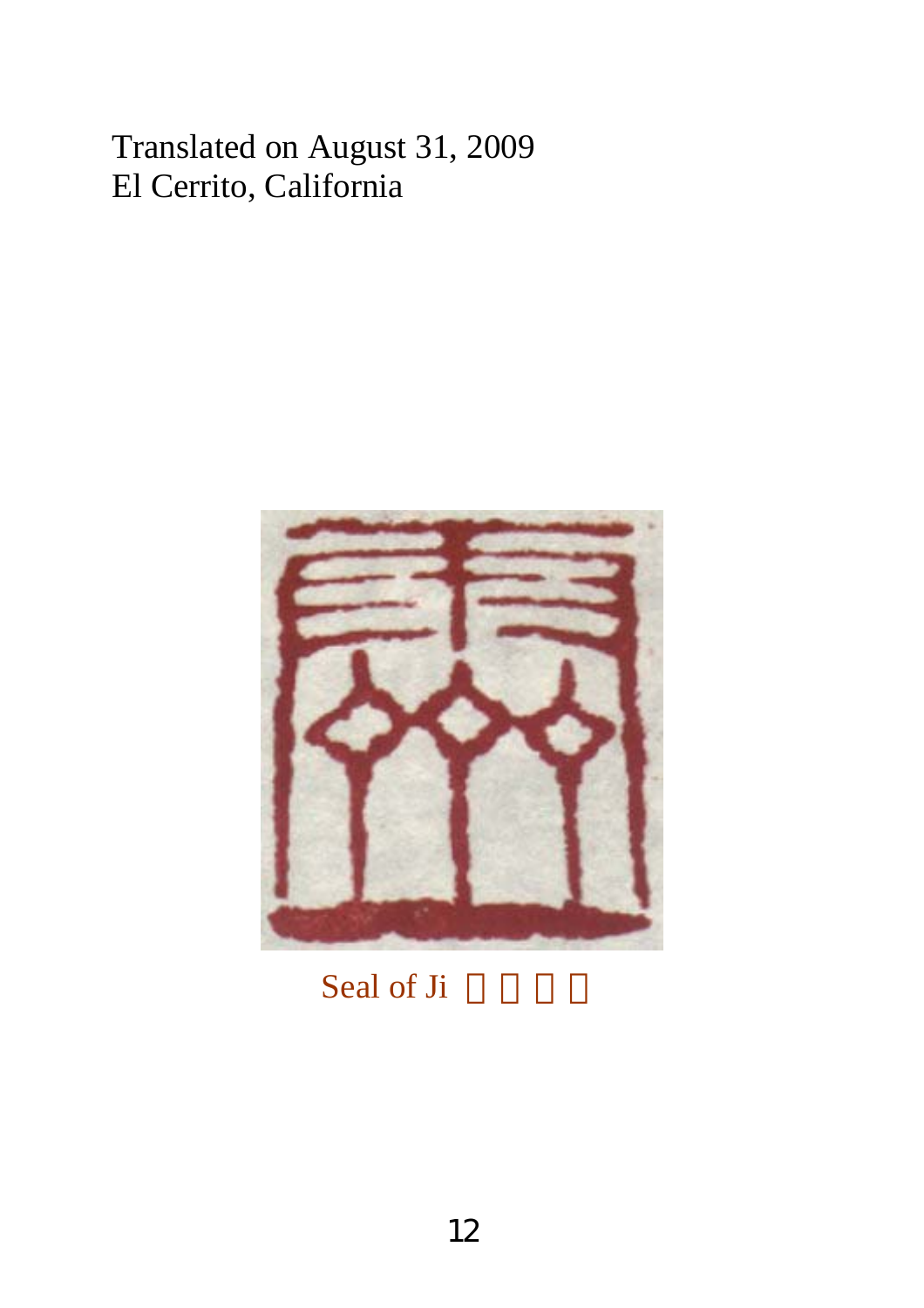### **"Sentiments Recorded at Night during Travel" in New Style**- **Sentiments at Night during Travel**

Based on the Famous Tang Poem by Du Fu Written in Chinese and Translated by Yutang Lin

Gentle breezes were caressing fine grasses on banks

 Waving up and down, again and again At night sails were down, only the tall mast remained standing

 This flat boat like a leaf swaying on water Plain fields open wide, no boundary as far as eyes could see

 Stars twinkled near the edge of sky, lowering to touch the earth

Great river flew dashingly, waves turbulent and wild

 Moon glittered in currents, suddenly rose and suddenly sank

How could fame become prominent due to mastery in writing

Official duties, as senility and sickness besieging,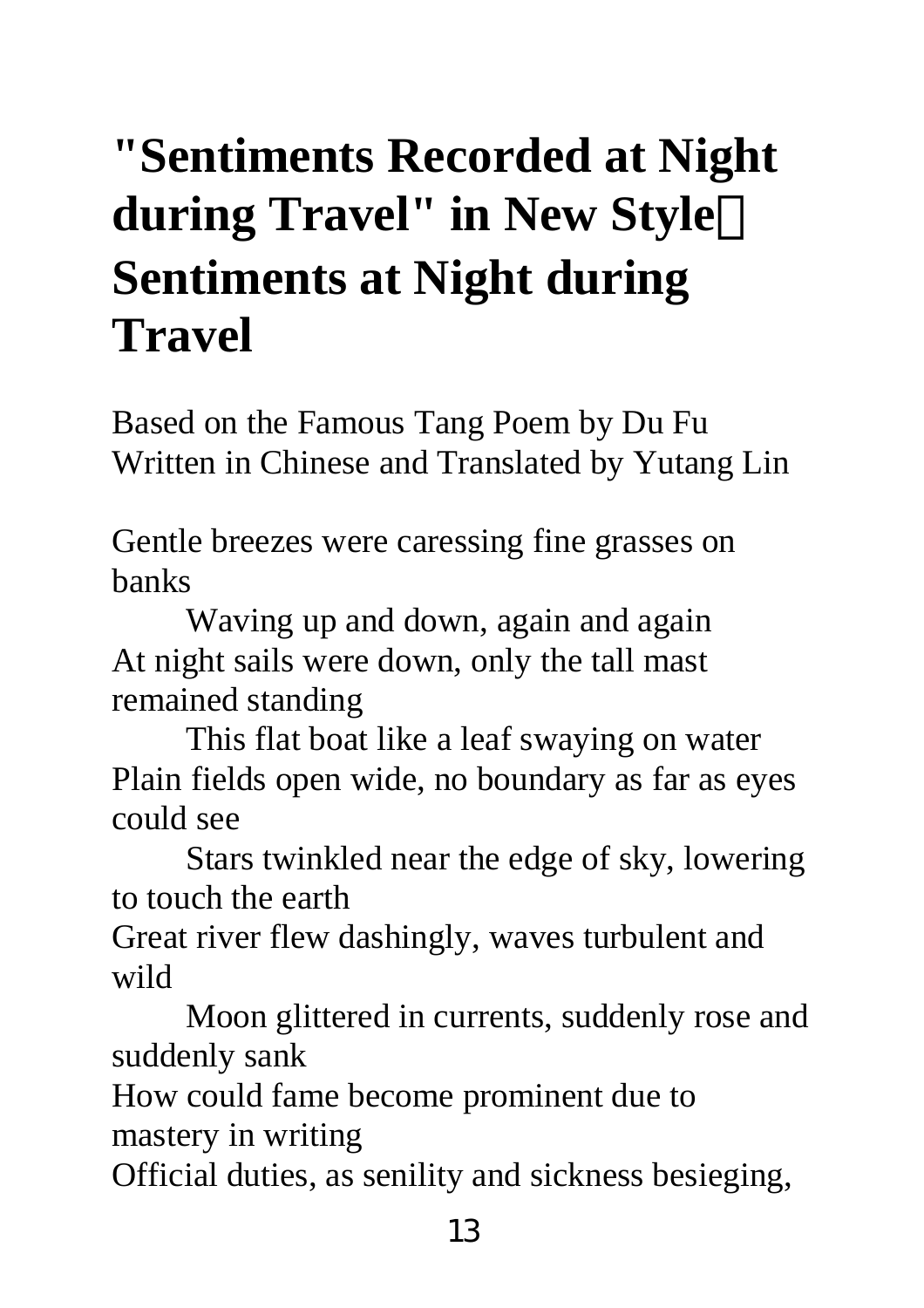should be resigned

This life of floating here and there, what could it be like

A sand gull gliding aimlessly between heaven and earth

Written in Chinese on January 21, 2009 Translated on August 31, 2009 El Cerrito, California



Seal of Bodhisattva Guan Yin giving universal salvation to all beings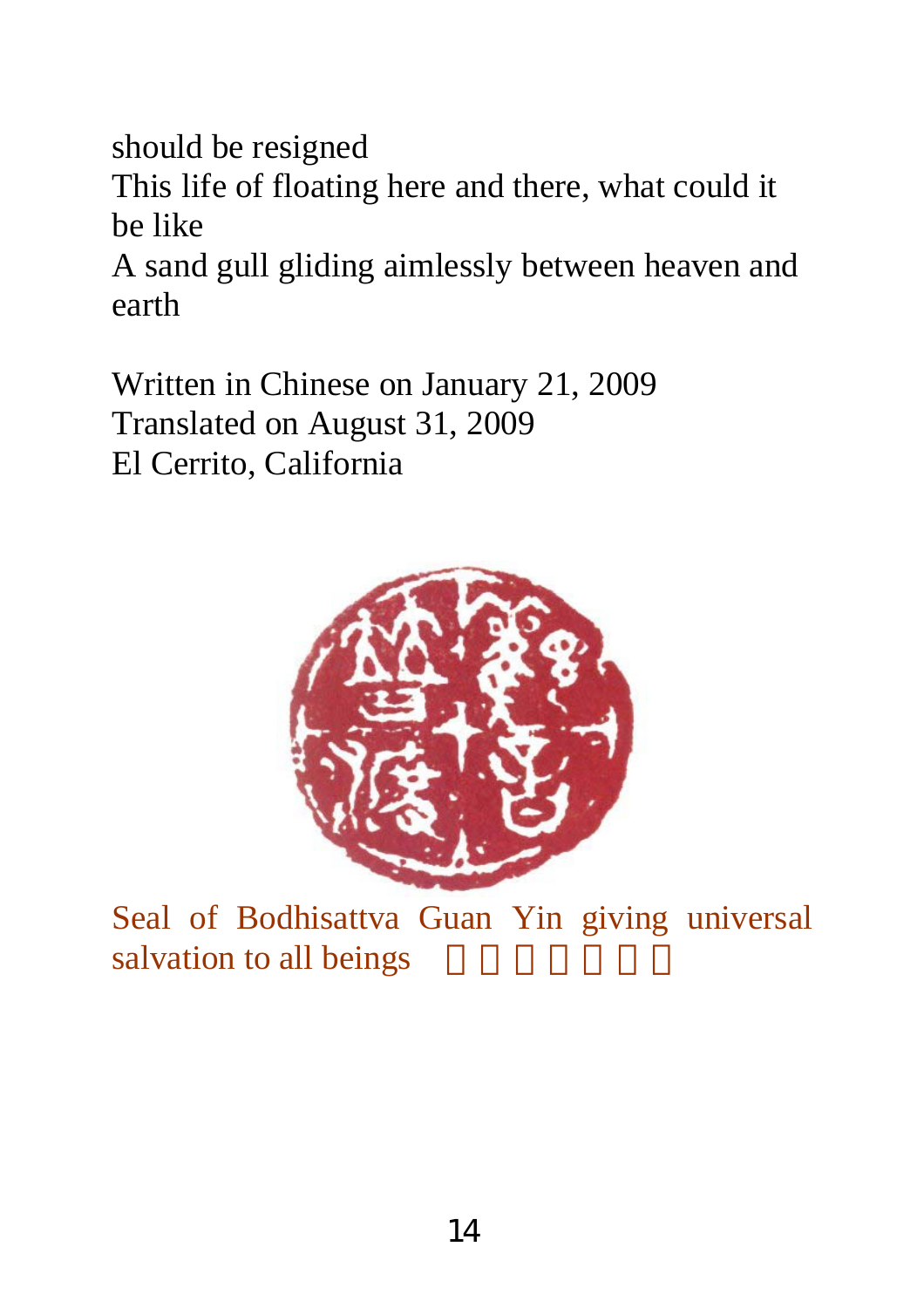### **"Autumn Dusk at Hill Residence" in New Style**

Based on the Famous Tang Poem by Wang Wei Written in Chinese and Translated by Yutang Lin

On hills that looked thin in trees due to gradually fallen leaves

A long absent fresh rain had just showered As dusk permeated everywhere

Autumn chill was even more vividly sensed Bright moonlight shone through pine groves

Throwing shadows of needles all over the places Clear spring water streamed over rocks and

pebbles

Murmuring sound of water incessantly resounding Uproar of playful laughter coming from amid bamboo groves

Indicated the returning of girls from laundry Yet those waving movements amid the lotus leaves

Were startled by launching fishing boats into water Fragrant grasses of spring had already taken a rest at will

Honorable guests of leisure might as well stay here for a while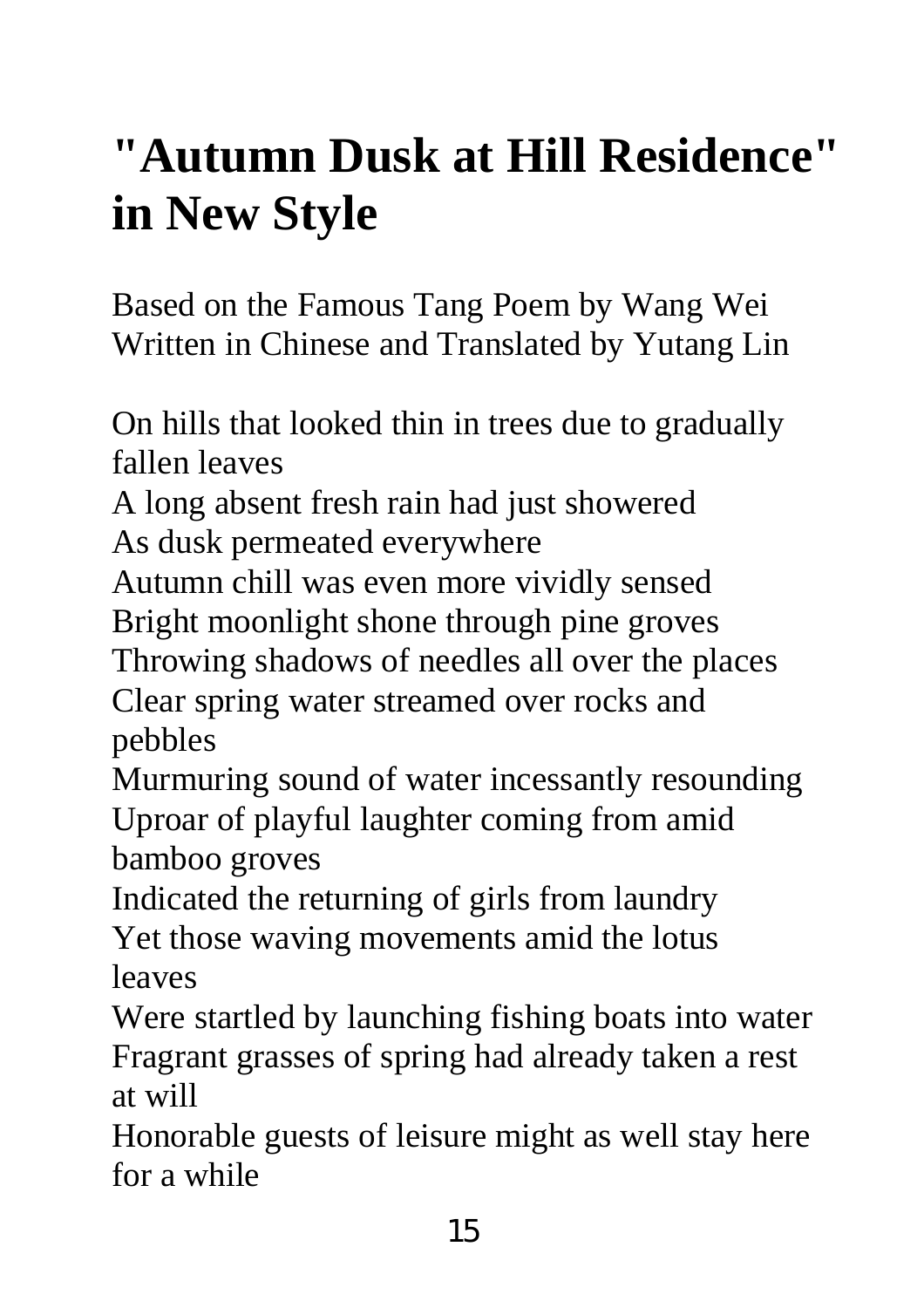What aroused my interests in writing Tang poems in new style, at first, was my fondness of Wang Wei's Wu Yan Lyu Shi (poems that consist of lines with only five characters in each line), especially the first four lines of the original of this poem.

Written in Chinese on January 22, 2009 Translated on September 2, 2009 El Cerrito, California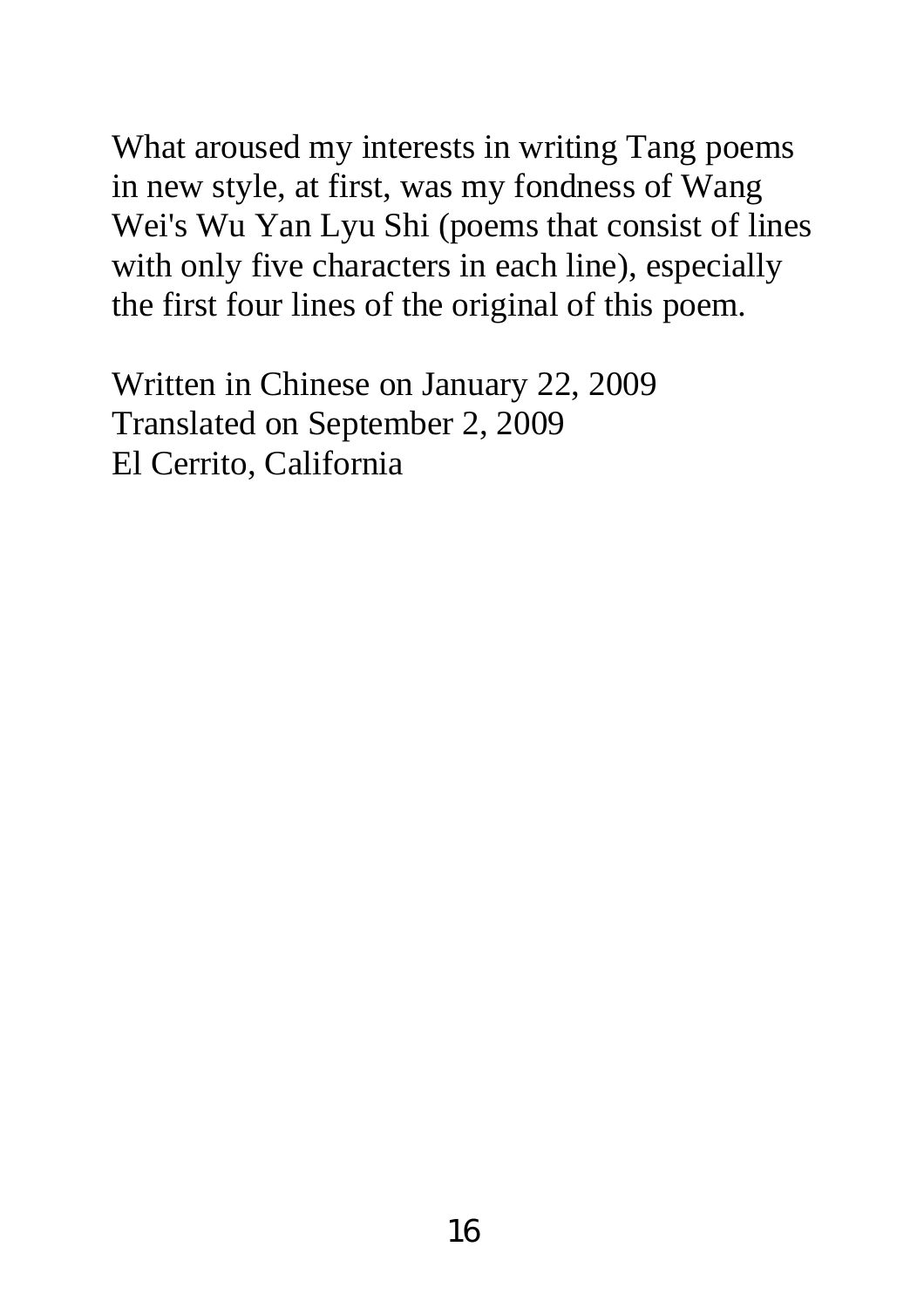#### **"Responding to Zhang Shao Fu" in New Style**-**In Reply to County Sheriff Zhang**

Based on the Famous Tang Poem by Wang Wei Written in Chinese and Translated by Yutang Lin

In advanced age I simply like to live in leisure tranquil

All sorts of worldly matters are of little interests to me

Seemed to me, I had no more good plans to offer Only knew to return home to live among hills and trees

Belt as loose as I like

enjoying gentle caresses of pine breezes Improvised playing of qin at night

attended only by moonlight at hillside Undeserved and yet received your inquiry

 on reasons for poverty or prosperity in life From far away bank cheerful singing of fishermen just arrived

(In hardship one can still be joyful

as long as mind is free from grasping)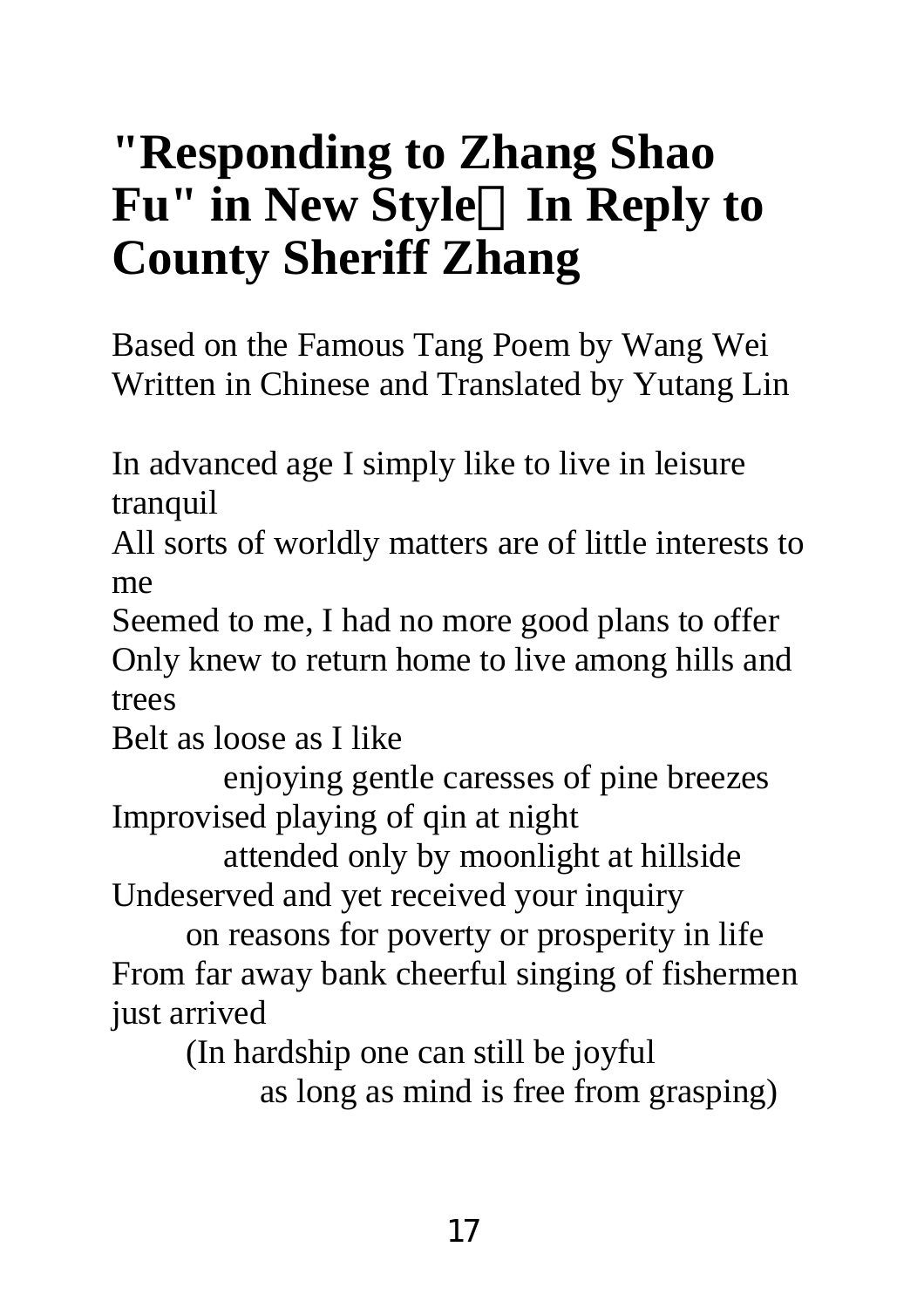Written in Chinese on January 23, 2009 Translated on September 6, 2009 El Cerrito, California



Seals of Chun Zhen, purity Shuai Zhen, behaving innocently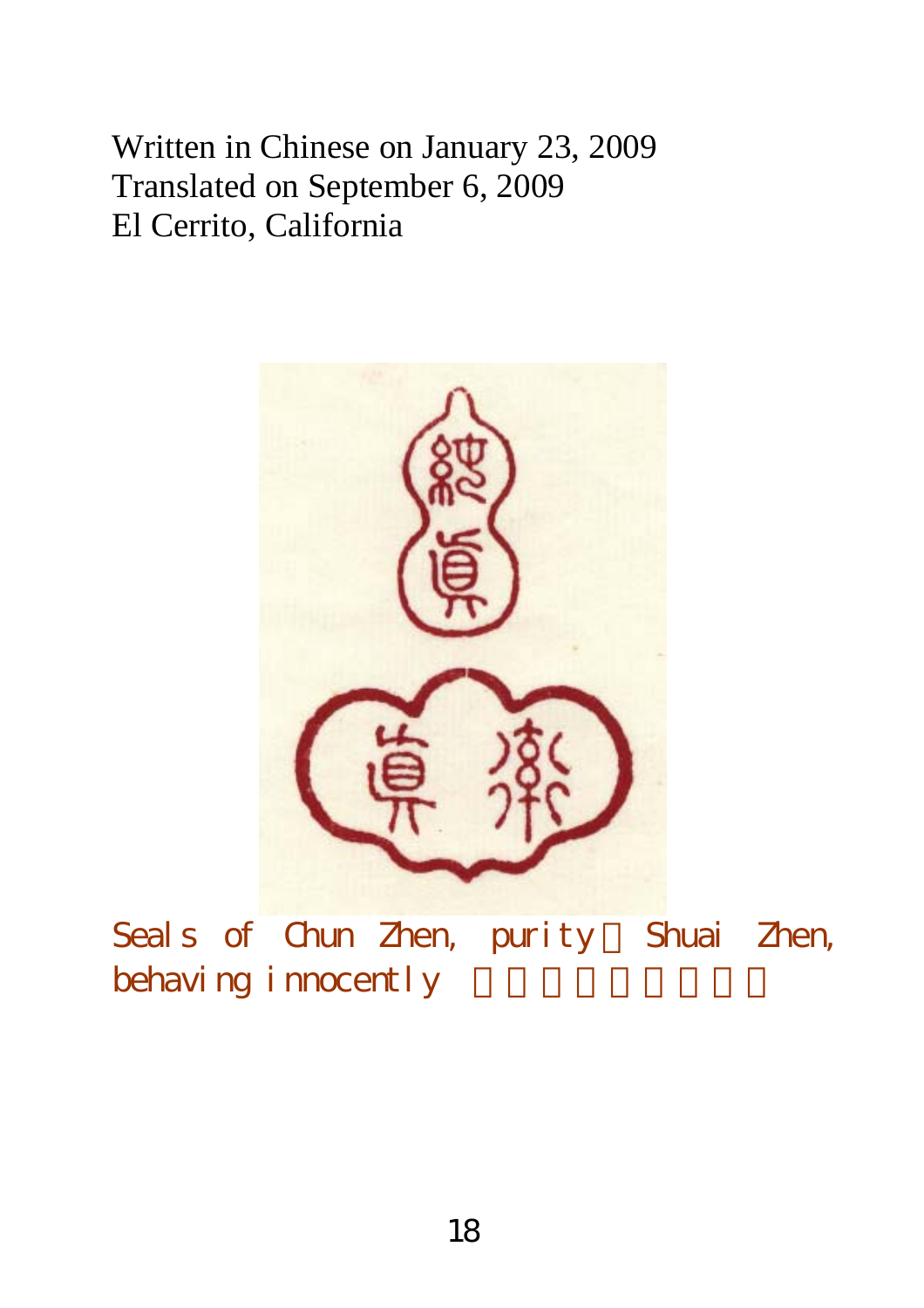#### **"Passing by Xiang Ji Monastery" in New Style**

Based on the Famous Tang Poem by Wang Wei Written in Chinese and Translated by Yutang Lin

Not knowing Xiang Ji Monastery

Will take how many miles deep into mountains

 Covered by clouds and fogs to reach Full of old trees reaching into sky

 Could not find any trail trod by man In mountains so far away from human traces

 Where did the bell tolls come from Murmuring sounds of mountain springs

 Gently lingered over tall and huge boulders Green pines thick and spreading

 Sunlight could hardly penetrate through Caused one to feel chilly and cold Just as sunset rendered symphony of sounds Around pond to quiet down Abiding in meditation will pacify the five poisons That is as active as roaming dragons in mind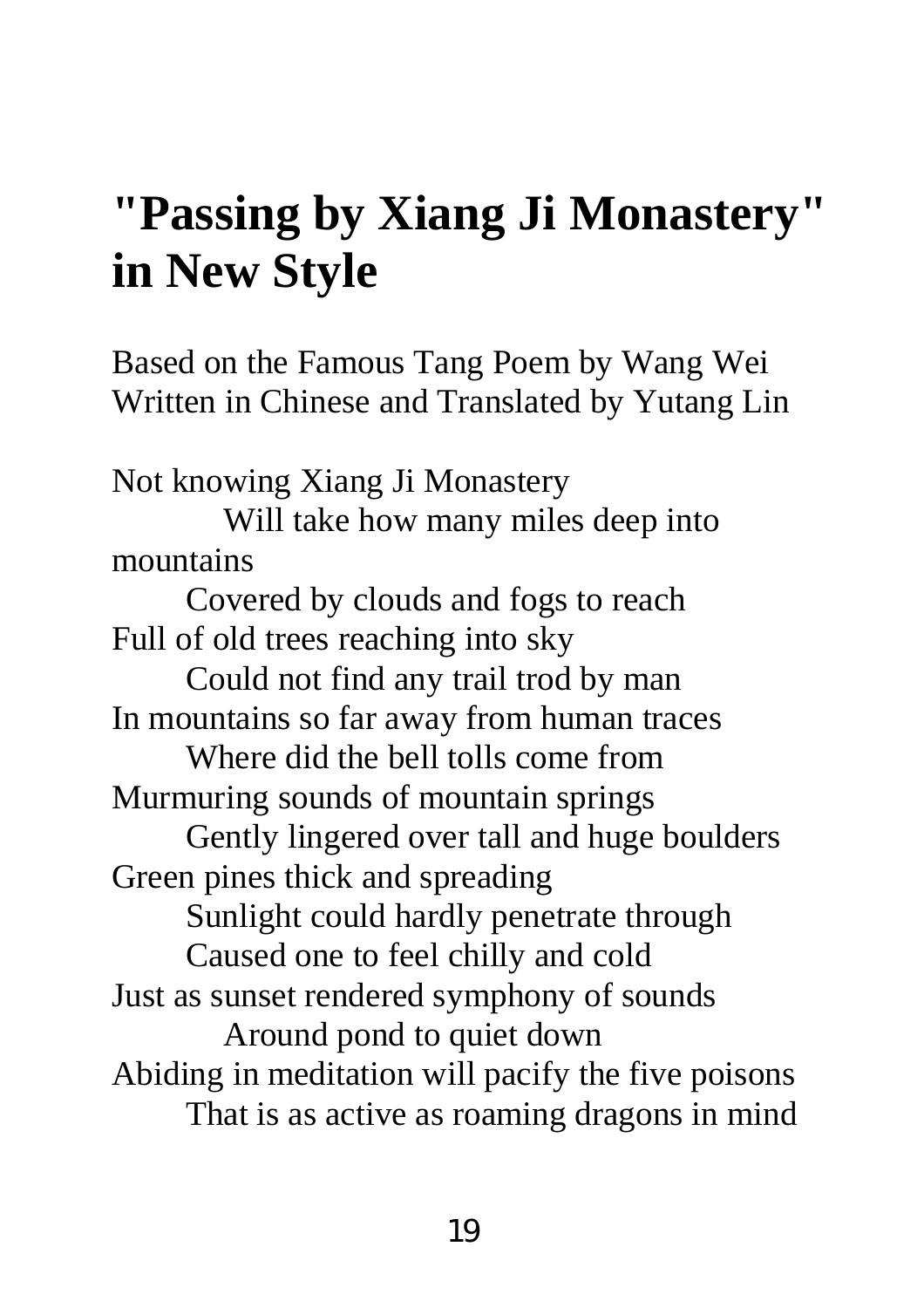Written in Chinese on January 24, 2009 Translated on September 6, 2009 El Cerrito, California



Seal of "Non-abiding Intentions"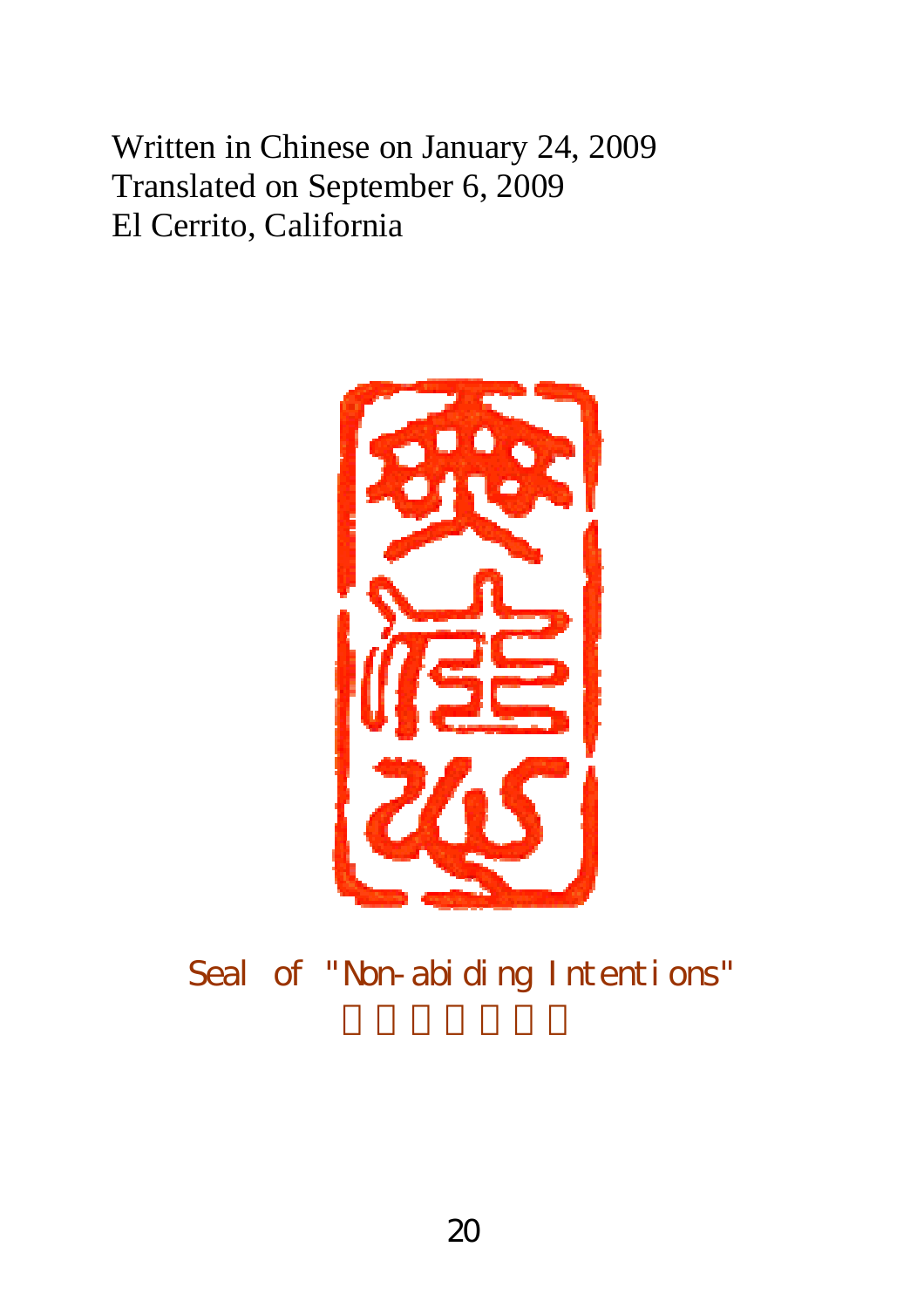#### **My Bodhicitta Vows**

(May be Used for Dedication of Merits)

#### Dr. Yutang Lin

- 1. May virtuous gurus remain with us and those departed return soon!
- 2. May perverse views and violence soon become extinct, and Dharma spread without hindrance!
- 3. May all beings proceed diligently on the path toward Buddhahood and achieve the goal before death!
- 4. May the Great Compassion flourish in all beings and never regress until they reach perfect Buddhahood!
- 5. May the Great Wisdom thrive in all beings and never regress until they reach perfect Buddhahood!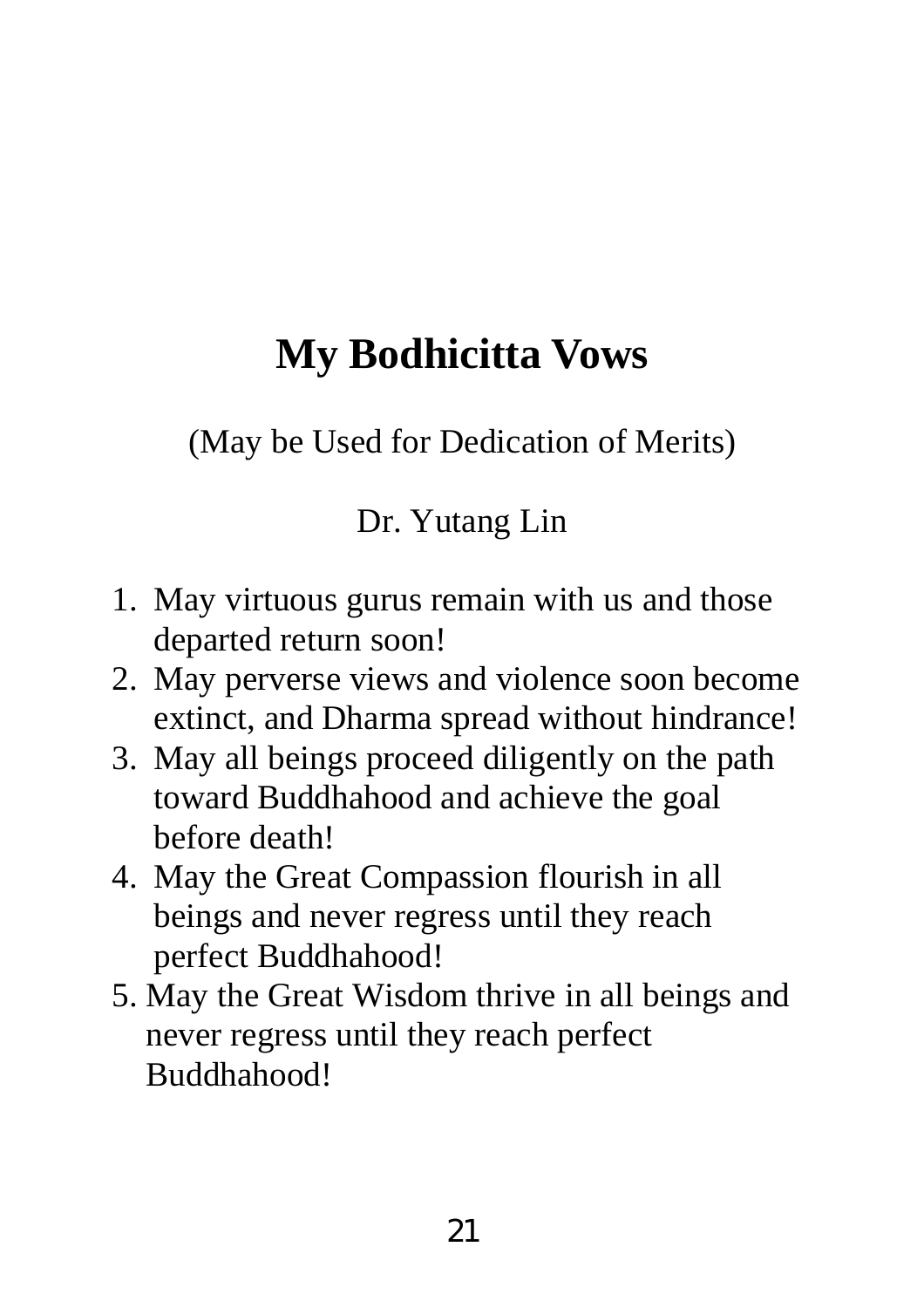#### **NOT FOR SALE**

For your free copy Please write to: info@yogichen.org

Dr. Yutang Lin 705 Midcrest Way El Cerrito, CA 94530-3310 U.S.A.

Buddhist Yogi C. M. Chen's Homepage **www.yogichen.org**

Buddhist Yogi Dr. Yutang Lin's Homepage **www.yogilin.net www.originalpurity.org** 

> First Edition, 2010 3,000 copies Printed in Taiwan

> > 22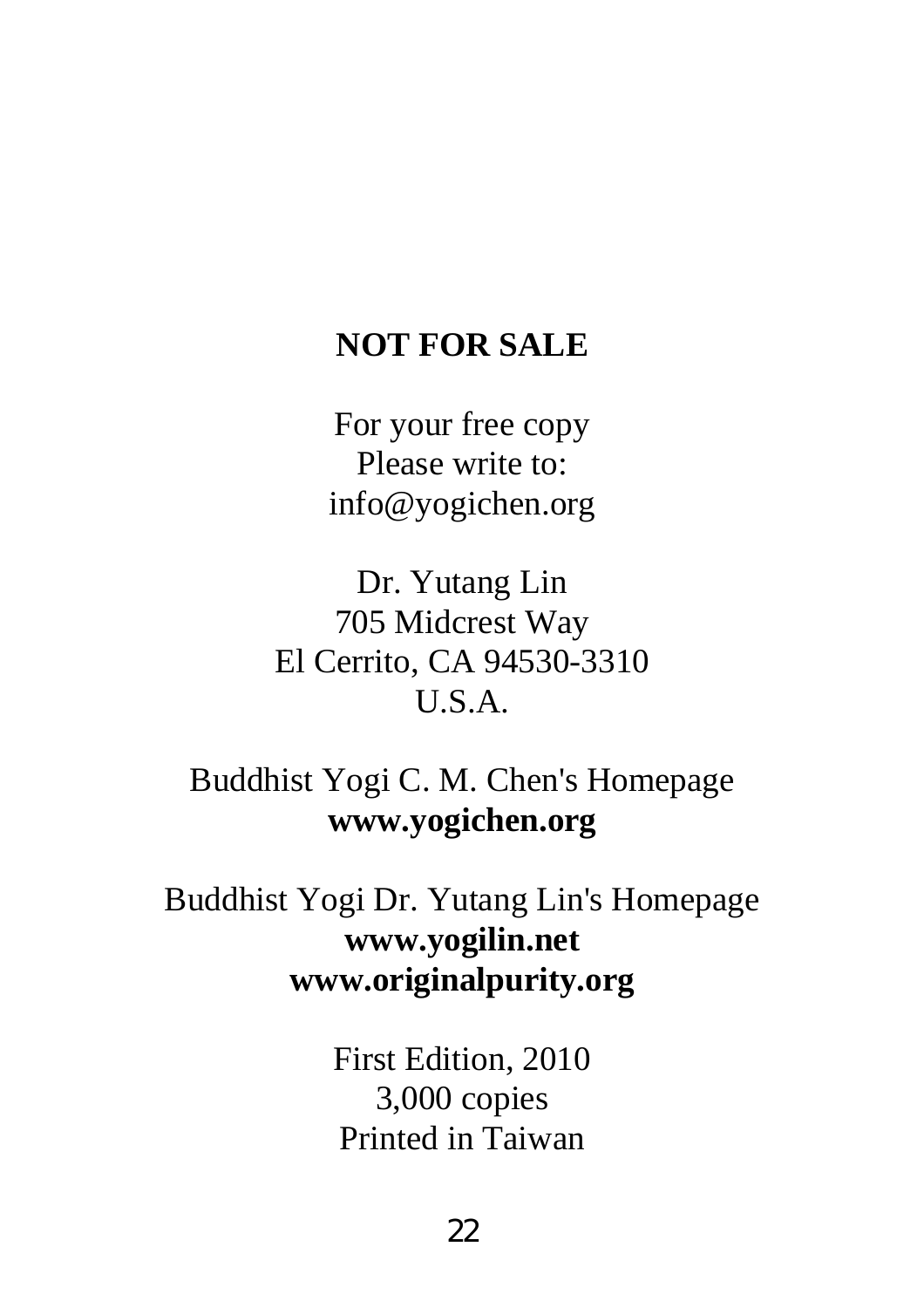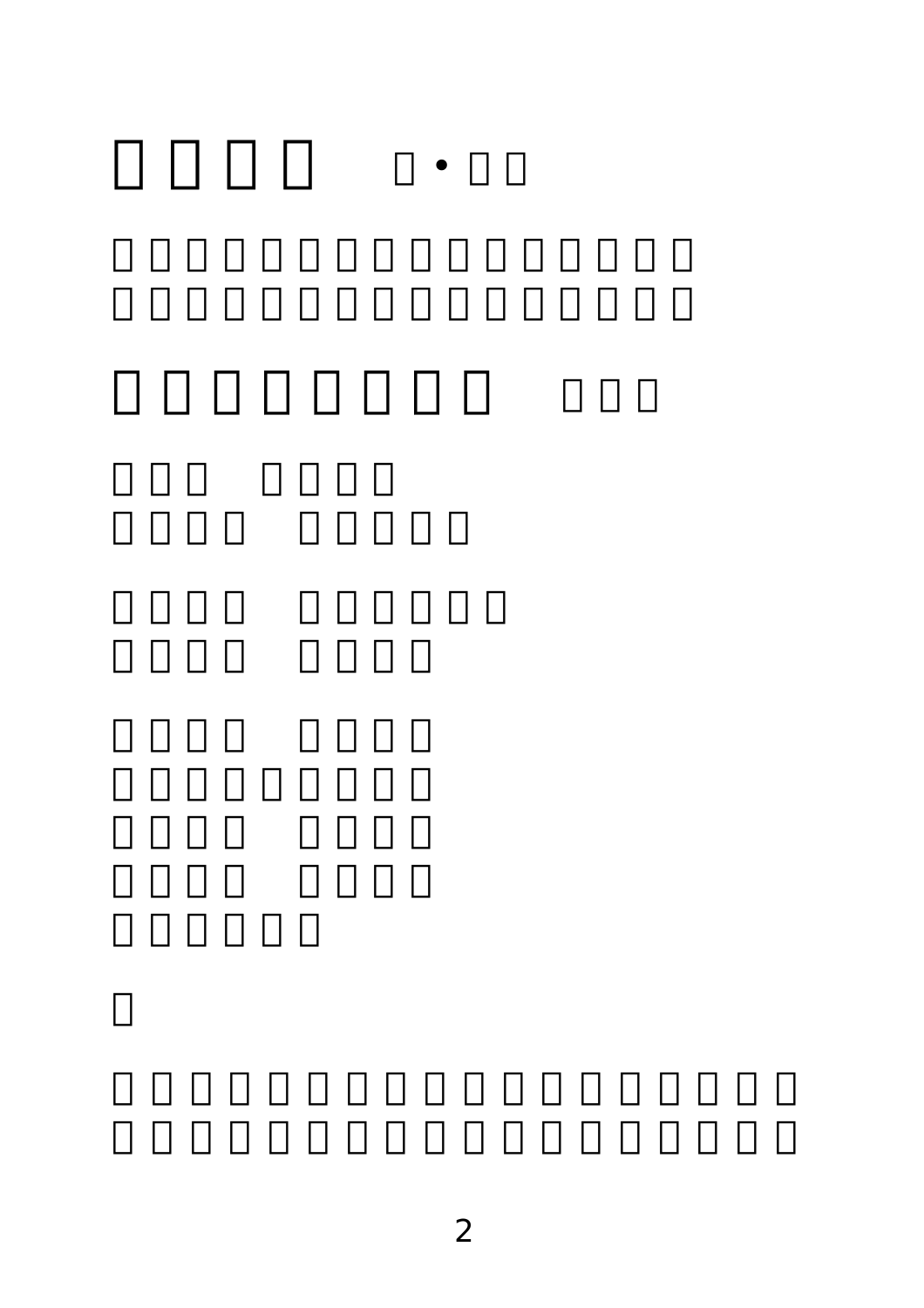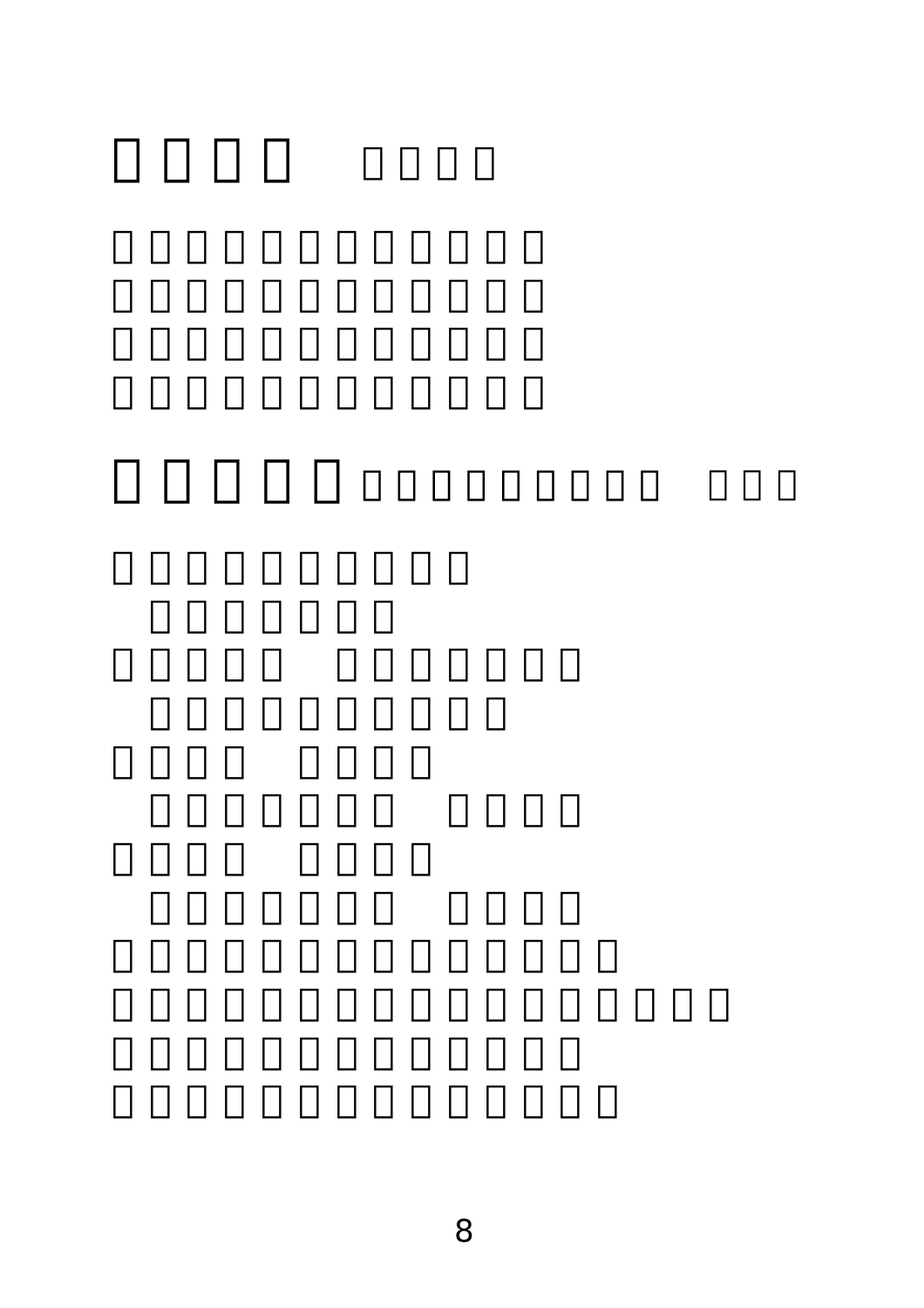

Without grasping to even a thread (one) enters the stream of dharma (stream of things)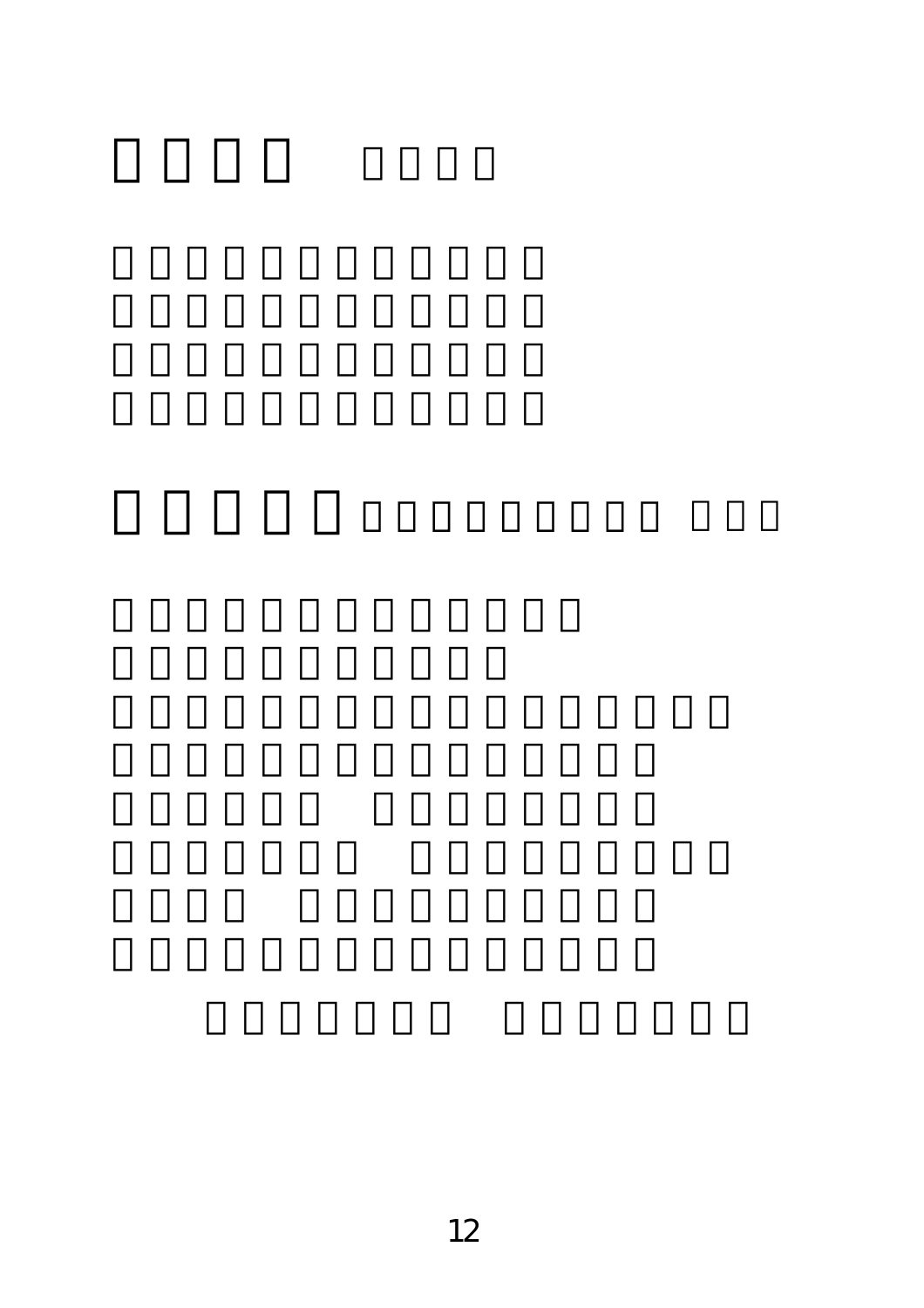

#### Seal of En Gan, Grace (gratefully) Appreciated

"恩感"印